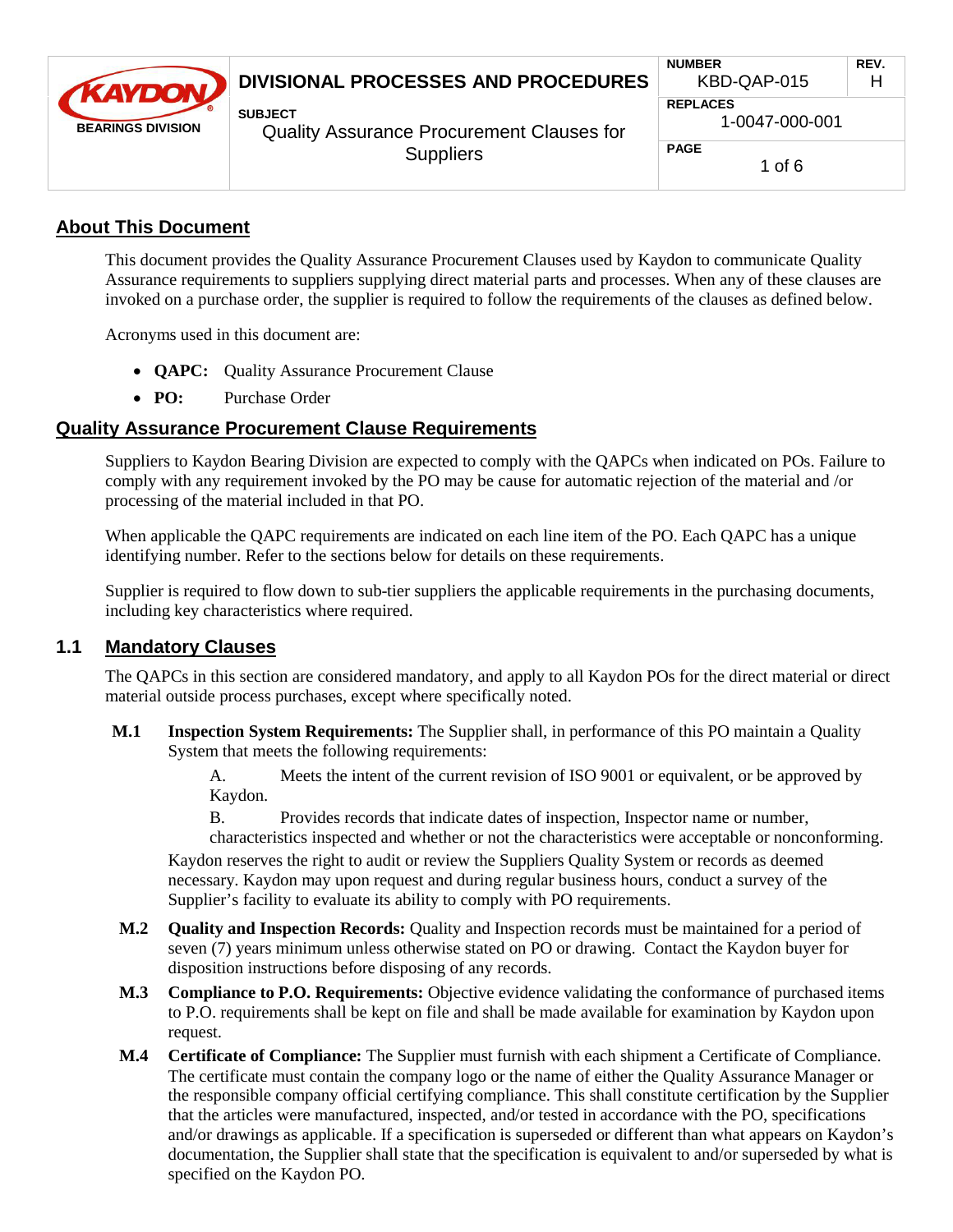

Quality Assurance Procurement Clauses for Suppliers

|   | <b>NUMBER</b><br>KBD-QAP-015      | REV.<br>н |  |
|---|-----------------------------------|-----------|--|
| S | <b>REPLACES</b><br>1-0047-000-001 |           |  |
|   | <b>PAGE</b><br>2 of 7             |           |  |

- **M.5 Government Contract:** When indicated on the PO the Government Contract Number and Rating must appear on the Certificate of Compliance.
- **M.6 Traceability:** The Supplier shall maintain a system of traceability on all raw materials, purchased components, and manufactured parts used to supply items on this PO. Traceability can be in the form of batch or lot numbers and shall be listed on the product label or provided on the required documentation.
- **M.7 Identification:** Material shipped to Kaydon shall be identified with the Kaydon P.O. Number. Additional marking and/or identification shall be as required by specification, drawing or contract.
- **M.8 Deviations/Discrepancies:** Any departure from drawing specifications or other PO Requirements must be submitted to Kaydon Purchasing Department. Disposition of such deviations/discrepancies must be approved by the appropriate Kaydon function prior to shipment. A copy of this approved disposition must accompany each affected shipment. Any rejected material that is being resubmitted by a Supplier shall be clearly identified as such on the shipping documentation and must reference Kaydon's rejection document. If a nonconforming condition may exist on product previously delivered to Kaydon, the supplier shall notify Kaydon Purchasing Department of the potential nonconforming condition.
- **M.9 Required Specifications:** The Supplier is responsible for obtaining all specifications needed to complete the PO. The Kaydon Buyer indicated on the face of the PO will, upon request, furnish any Kaydon Specifications needed and may assist in obtaining any other specifications required. All materials supplied to a specification must meet the latest published revision of the issuing agency.
- **M.10 Resubmitted Material:** Any material rejected by Kaydon and resubmitted by the Supplier must be clearly identified as such on the shipping document. The Supplier shall reference the Kaydon nonconformance number and make available, upon request, evidence that the initial cause for rejection has been corrected. Suppliers shall re-certify to all original PO requirements.
- **M.11 Right of Entry:** Kaydon, its customers, and applicable regulatory agencies reserve the right to witness the manufacture or processing of any items on this PO to determine and verify the quality of work, records, and material at any place including the Supplier facility. Kaydon reserves the right to limit access to 3rd party visits when proprietary design/tooling/processing/manufacturing techniques are employed. A Kaydon representative shall be present during these visits.
- **M.12 Flow Down Requirements:** Suppliers will flow down all applicable requirements of the Purchase Order to their suppliers to insure conformance with all Specifications, Drawings, and Quality System requirements, Regulations, Public Laws, and any additional requirements specified in the Purchase Order.
- **M.13 Changes:** No changes in materials, processes, procedures, design interfaces or software which affects the form, fit, function, safety, weight, maintainability, service life, reliability, replaceability, manufacturing location or interchangeability of the items to be delivered to Kaydon shall be made without prior written approval/acknowledgement from Kaydon. Prior to implementing any changes the supplier shall submit a change request in writing to Kaydon.
- **M.14 Counterfeit Material Avoidance:** Supplier shall implement an appropriate strategy to ensure that Goods furnished under this contract are not Counterfeit Goods. Supplier's strategy may include, but is not limited to, the direct procurement of items from OEMs or authorized suppliers, conducting approved testing or inspection to ensure the authenticity of items, and when items are to be procured from nonauthorized suppliers, obtaining from such non-authorized suppliers appropriate certificates of conformances or test data demonstrating the item's authenticity. If the supplier becomes aware of or suspects that items delivered under the subject purchase order are or contain suspected or confirmed counterfeit materials the supplier shall immediately contact the Kaydon buyer.
- **M.15 Restriction of Hazardous Substances (RoHS) Declaration:** The supplier shall provide material that adheres to the limits for hazardous substances as established by EU directive 2011/65/EU (and subsequent amendments), (2) in the event of non-compliance, which items are non-compliant and the identity of the hazardous substance that exceeds the limits or (3) if applicable, declare the use of exemption numbers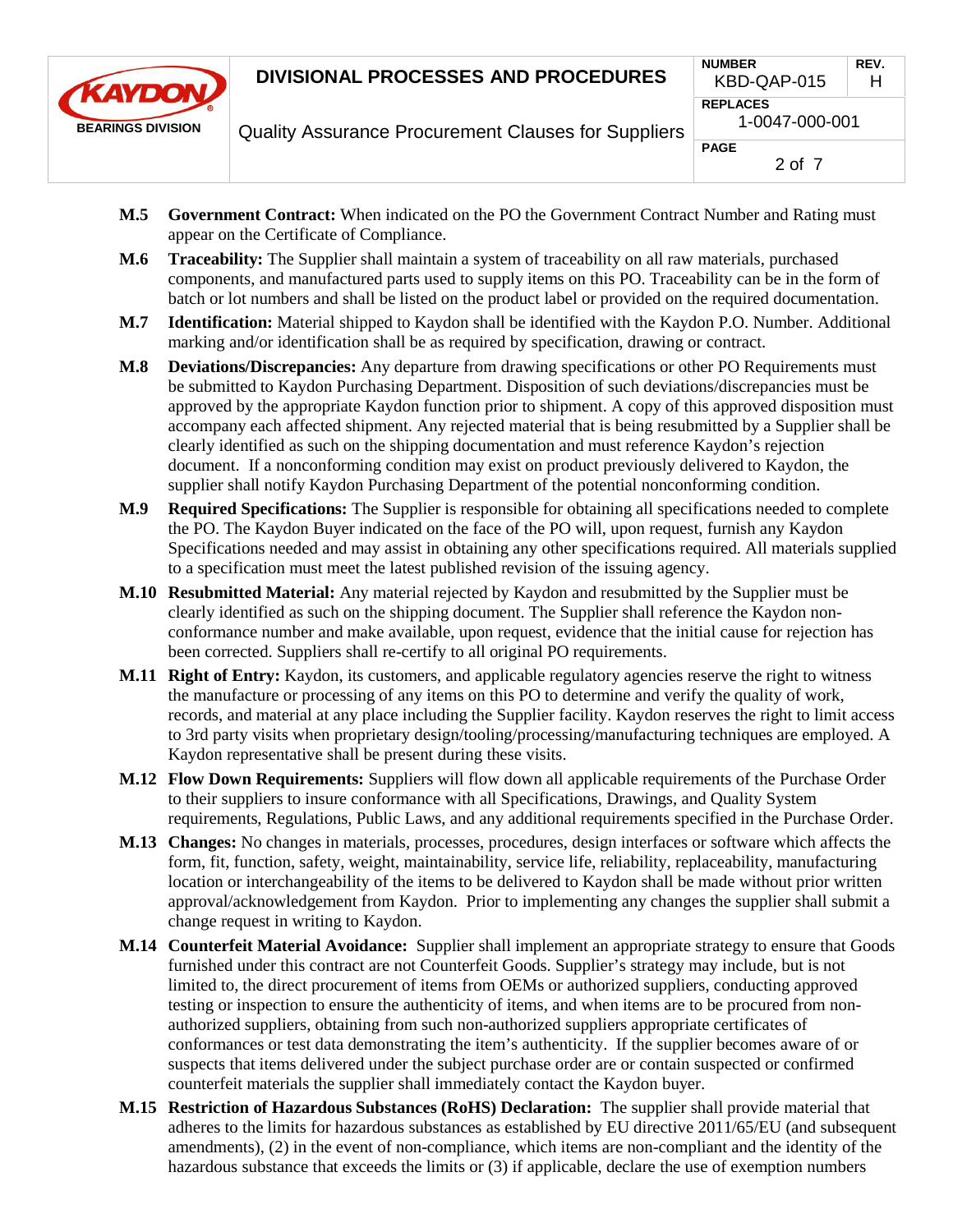

Quality Assurance Procurement Clauses for Suppliers

| <b>NUMBER</b><br>KBD-QAP-015      | REV.<br>н |  |
|-----------------------------------|-----------|--|
| <b>REPLACES</b><br>1-0047-000-001 |           |  |
| PAGE<br>3 of 7                    |           |  |

outlined in Annex III of the directive. For the purpose of this QAP all supplied items are to be considered components of commercial electrical equipment that falls within the scope of RoHS.

- **M.16 Operator Qualification:** The Supplier shall maintain a system to ensure that all operators that perform work on Kaydon product, components, etc. are qualified to perform those operations. All Non-destructive testing operators shall be level II or higher or level I with supervision and meet the qualification requiremetns of NAS 410 or equivalent.
- **M.17 Ethical Behavior / Contribution to Product Safety:** The Supplier shall adhere to the SKF Code of Conduct and ensure the requirements have been communicated with all personnel at all levels (located on Kaydon Supplier website or directly at [\(http://www.skf.com/binary/21-45396/SKF-Code-of-Conduct-for](http://www.skf.com/binary/21-45396/SKF-Code-of-Conduct-for-suppliers-and-sub-contractors_English-version-1.pdf)[suppliers-and-sub-contractors\\_English-version-1.pdf\)](http://www.skf.com/binary/21-45396/SKF-Code-of-Conduct-for-suppliers-and-sub-contractors_English-version-1.pdf)). All personnel at all levels of the organization shall also be made aware of:
	- their contribution to product or service conformity
	- their contribution to product safety
	- the importance of ethical behavior
- **M.18 Conflict Mineral:** Supplier shall comply with the Responsible Minerals Initiative [\(http://www.responsiblemineralsinitiative.org/\)](http://www.responsiblemineralsinitiative.org/). Supplier shall complete the Conflict Minerals Reporting Template when requested by Kaydon.
- **M.19 Moved to Supplemental Clause S5**
- **M.20 TECHNICAL DATA**: If any documents and/or item reference are governed by ITAR requirements then they must be controlled under the U.S. International Traffic in Arms Regulations (ITAR), 22 CFR 120- 130. Export must be in compliance with the ITAR. Violations may result in administrative, civil, or criminal penalties.
- **M.21 TECHNICAL DATA**: If any documents and/or item reference are governed by EAR requirements then they must be controlled under the U.S. Export Administration Regulations (EAR) 15 CFR 730-774. Export must be in compliance with the EAR. Violations may result in administrative, civil, or criminal penalties.

### **1.2 Supplemental Clauses**

The following clauses are required only when specifically printed on the PO:

- **S 1. Government Source Inspection:** Government Inspection of the purchased items or services is required prior to shipment from your plant. Upon receipt of this order, promptly notify the Government Representative who normally services your plant, so that appropriate planning for GSI can be accomplished.
- **S 2. Kaydon Source Inspection:** Kaydon Inspection of the purchase items or services is required before shipment from your plant. Contact the Buyer listed on the PO at least 10 days prior to the time that the items will be ready for Kaydon Inspection. Acceptance by Kaydon shall not be construed as evidence of effective Control of quality by the Supplier and shall not absolve the Supplier of the responsibility to provide acceptable product, nor shall it preclude subsequent rejection by Kaydon or its customers.

#### **S 3. Material Certifications**

**Metallic components:** Material delivered under this PO shall be accompanied by a report of the actual chemical and physical test results and must provide traceability data as required by the applicable specification. The country where the raw material was melted must be indicated either on this report or on the Certificate of Compliance supplied to Kaydon.

**Non-Metallic components:** Material delivered under this PO shall be accompanied by a copy of the material certification which must state the material name required by Kaydon and provide lot traceability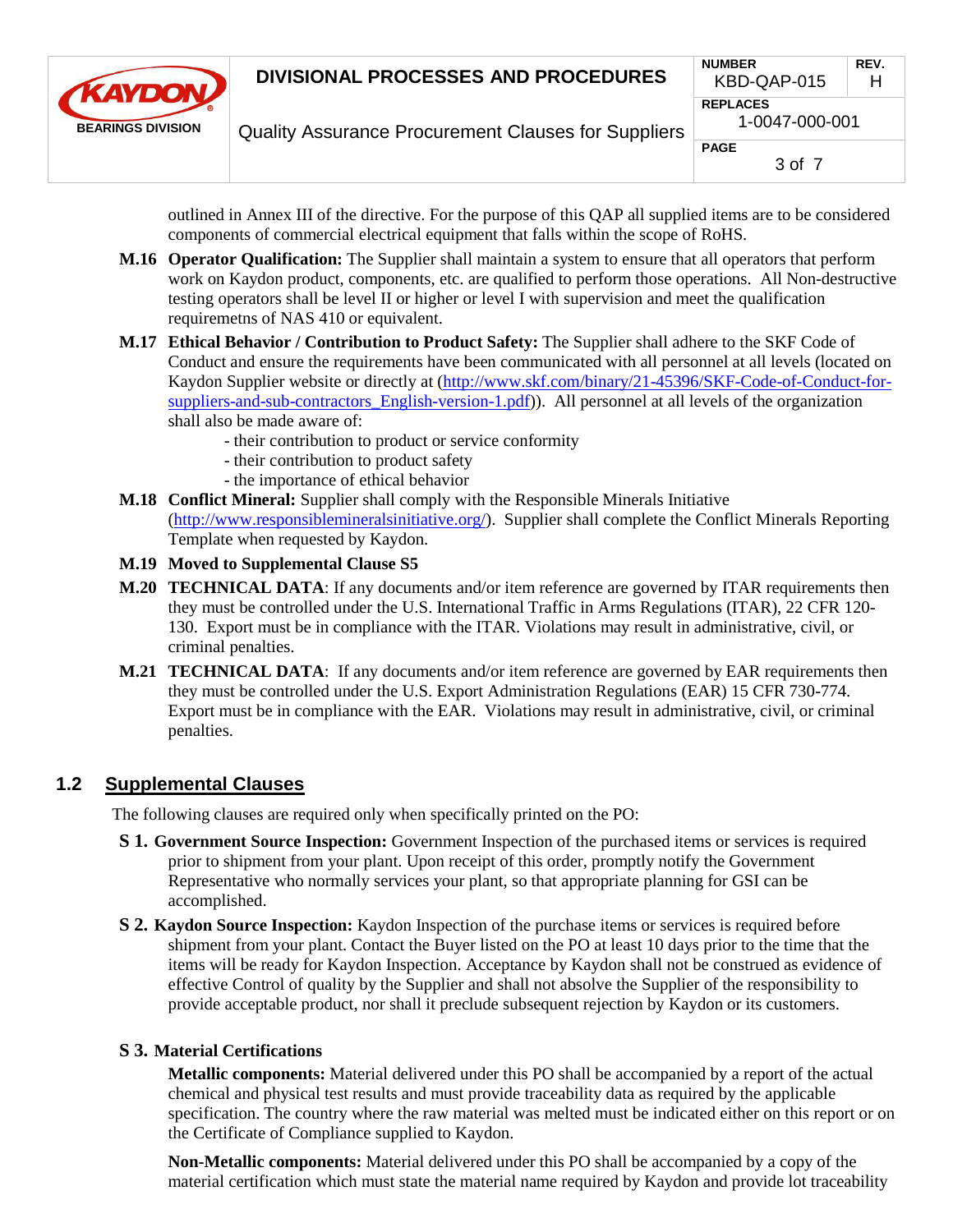

Quality Assurance Procurement Clauses for Suppliers

|    | <b>NUMBER</b><br>KBD-QAP-015      | REV.<br>н |  |
|----|-----------------------------------|-----------|--|
| 'S | <b>REPLACES</b><br>1-0047-000-001 |           |  |
|    | <b>PAGE</b><br>4 of 7             |           |  |

data. If the Kaydon drawing allows an equivalent material, and if the test report supplied references a product name other than what is specified by Kaydon, the Supplier shall state that the product name indicated on the material certification is equivalent to the material specified by Kaydon.

- **S 4. Test/Inspection Data:** Certified test data, or a true copy thereof, on stationary of the organization performing the testing shall be supplied with each shipment. This report must contain all factual information necessary to demonstrate conformance to the requirements reflected on the blueprint or in the PO. The test data shall show quantitative test results versus qualitative requirements and permissible tolerances for all values measured. When specifically allowed by the PO or Kaydon Specification, statistical data may be provided.
- **S 5. First Article Inspection Required:** The First Article Piece and Inspection Report shall be submitted to Kaydon Quality Assurance with the first shipment of the first production run whenever one or more of the following conditions exist:
	- A. First time production of the 13- digit part number by your firm.
	- B. Significant break (24 months or more) in production.
	- C. Any process change affecting fit, form, or function.

D. Change in manufacturing plant location.

Second tier direct material changes as defined and flowed down in conditions A-D above.

First Article documentation shall include as a minimum:

- 1. Item-by-item listing of all dimensions for each drawing characteristic and the actual inspection or results
- 2. Method of inspection, i.e., type of instrument, visual, etc. including calibration dates of these instruments
- 3. Date performed
- 4. PO number
- 5. Inspector signature/stamp
- 6. Supplier verification of all attributes reflected in the Kaydon drawings and/or requirements
- 7. Unique marking that identifies the First Article part

The preferred method of format is the AS9102 form.

- **S 6. Life Dated Product**: Any material supplied on this PO that has a specific or certified usable life must have the "Date of Manufacture" and the "Shelf Life" or the "Expiration Date" of the product indicated on supplied certificates or on each individual container. This includes but is not limited to: Lubricants, Adhesives, Chemicals, and Rubber products. If the product has a batch or lot number then it should be included on the certificates or the container.
- **S 7. Kaydon Approved Processes:** Prior to fabrication a Manufacturing/Process Control Flow Plan shall be submitted by the supplier to the Buyer for review by Kaydon Engineering and Quality Assurance. This Flow Plan shall list, in sequence, the manufacturing and special process operations to be performed and all inspections and tests that will be conducted. Kaydon must approve the plan and any subsequent changes, prior to implementation.
- **S 8. Nadcap Approved Processes:** The following aerospace services are considered special processes by Kaydon Corporation. Special process suppliers are required to have Nadcap registration prior to processing any items on this order: Heat Treat, Chemical Processing, Welding, Shot Peen, Non-Destructive Testing, Plating and Coating.
- **S 9. Process Changes:** Seller agrees that work performed internally and/or the work procured from sub-tier suppliers shall comply with the following requirements unless a documented request for change is approved by Kaydon Purchasing Department.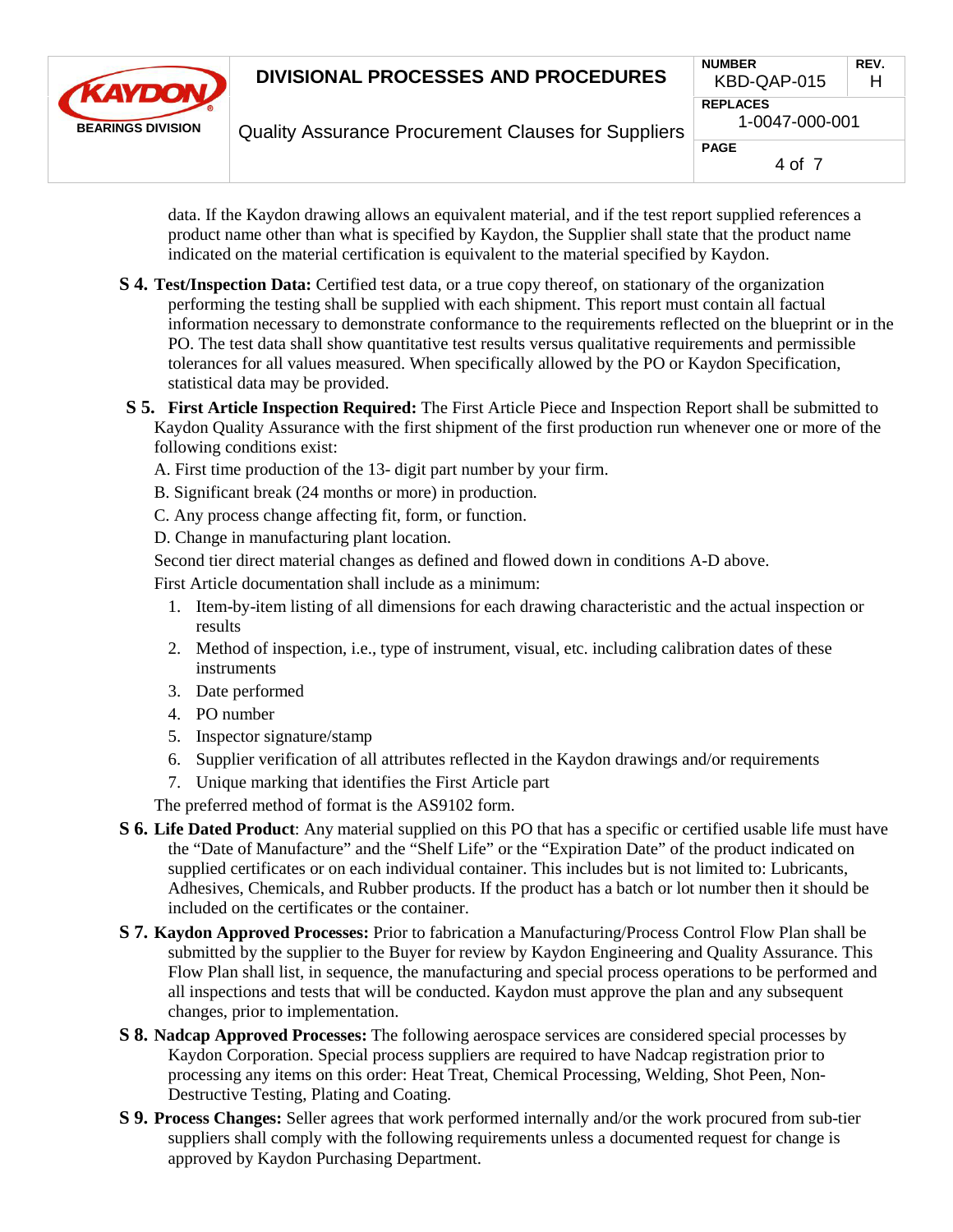

| <b>NUMBER</b>                     | REV. |  |
|-----------------------------------|------|--|
| KBD-QAP-015                       | н    |  |
| <b>REPLACES</b><br>1-0047-000-001 |      |  |
| PAGE<br>5 of 7                    |      |  |

- Quality Assurance Procurement Clauses for Suppliers
- A. Work shall not be moved from the original location of manufacture to another location of manufacture within a production facility or to any other production facility.
- B. Where First Article is required, work shall not be moved from the original location where the product was produced at the time of First Article inspection acceptance.
- C. No changes shall be made to design, manufacturing processes, materials or activities that affect fit, form, or function.
- D. A fit, form, or function analysis shall be performed, documented, and included with any request for change.
- E. A documented process shall be in place to review, identify, and submit a request for changes to the Kaydon Purchasing representative.

A documented request for change shall be submitted to the Kaydon Purchasing representative prior to plan implementation. The change will not be implemented unless approved by Kaydon.

#### **S 10. Deleted**

- **S 11. Bearing Component Source:** DFAR Clause 252.225-7016, Restriction on Acquisition of Ball and Roller Bearings, is invoked on this order. Finished bearing components must be wholly manufactured in the U.S. or Canada. The country of manufacture must be indicated on the Certificate of Compliance supplied to Kaydon
- **S 12. Deleted**
- **S 13. Specialty Metals Material Source:** DFAR Clause 252.225.7009, Restriction on Acquisition of Certain Articles Containing Specialty Metals is invoked on this order. Except as provided in paragraph (c) of DFAR 252.225.7009, any specialty metals incorporated in items delivered under this contract shall be melted or produced in the United States, its outlying areas, or a qualifying country as listed in DFAR 225.003 (10).
- **S 14. Foreign Object Damage (FOD) Prevention:** The supplier shall maintain a FOD prevention program. The program shall include (to the extent applicable) the review of manufacturing processes to identify and eliminate contamination or foreign object entrapment areas and paths through which foreign objects can migrate. Supplier shall ensure work (manufacturing, assembly, testing and handling) is accomplished in a manner sufficient to preclude the risk of FOD incidents. Supplier FOD prevention program shall contain the following:
	- a) Implementation of FOD prevention, awareness and training.
	- b) Periodic self-assessment of its internal FOD prevention practices and shall measure effectiveness of program compliance to requirements, and
	- c) Method to flow-down these requirements to sub-tier suppliers, if applicable. (Ref National Aerospace Specification (NAS) 412 and AS9146 for further guidance)
- **S 15. Combined with S16 and made new mandatory clause M20**
- **S 16. Combined with S15 and made new mandatory clause M20**
- **S 17. Counterfeit Material Avoidance**: The supplier shall maintain a Counterfeit Item risk mitigation process internally and with its suppliers using SAE AS5553 as a guide. The supplier shall provide evidence of the suppliers risk mitigation process to the Kaydon Buyer upon request. If the supplier becomes aware of or suspects that items delivered under the subject purchase order are or contain suspected or confirmed counterfeit materials the supplier shall immediately contact the Kaydon buyer.

**S 18. Restriction of Hazardous Substances (RoHS) Compliance:** The supplier shall provide a statement on their certificate of compliance that all materials supplied are within the limits for Hazardous substances as established by EU directive 2011/65/EU (and subsequent amendments). For the purpose of this QAP all supplied items are to be considered components of commercial electrical equipment that falls within the scope of RoHS.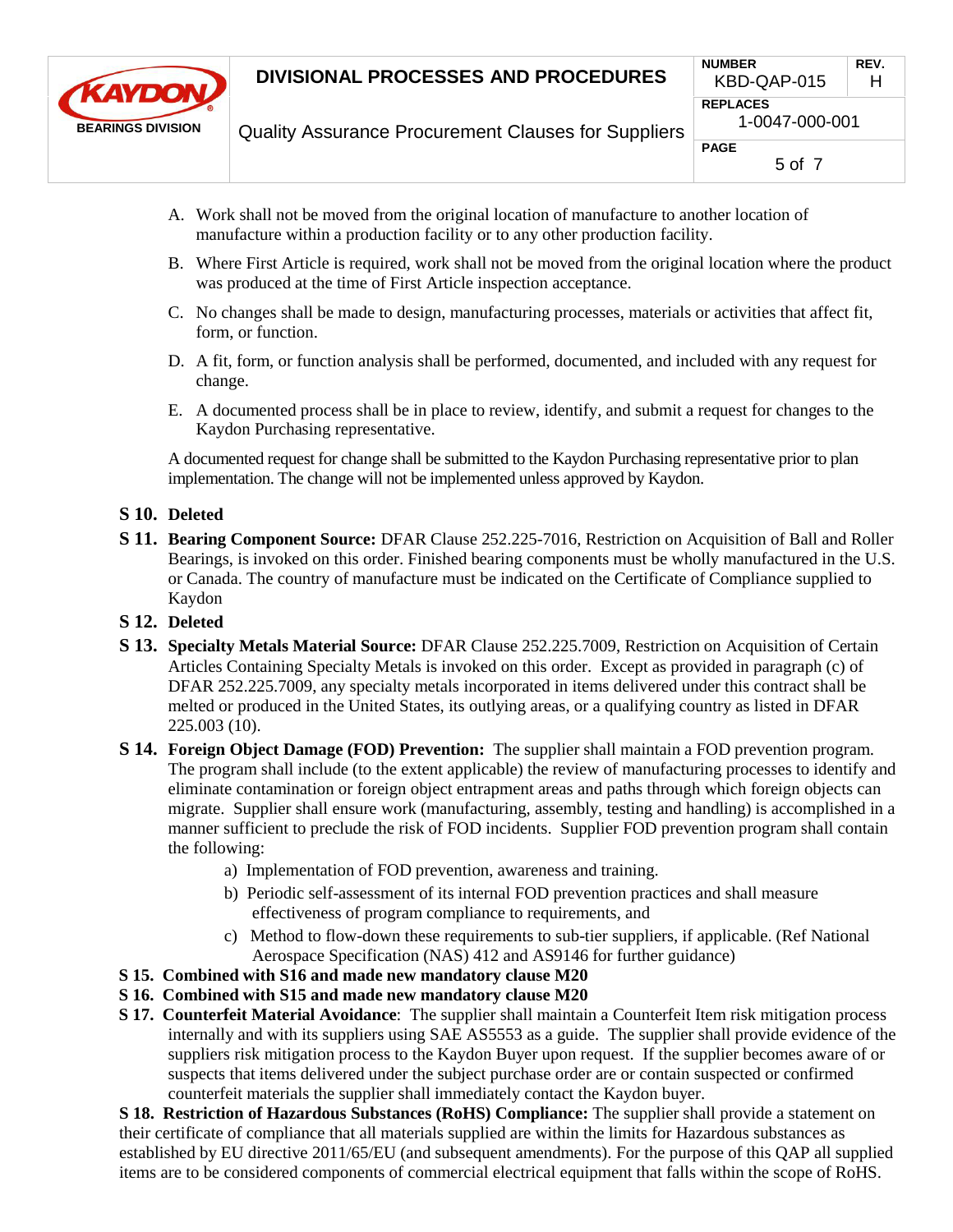| <b>AKAYDON</b><br><b>BEARINGS DIVISION</b> | <b>DIVISIONAL PROCESSES AND PROCEDURES</b>                 | <b>NUMBER</b><br>KBD-QAP-015      | REV.<br>Н |
|--------------------------------------------|------------------------------------------------------------|-----------------------------------|-----------|
|                                            | <b>Quality Assurance Procurement Clauses for Suppliers</b> | <b>REPLACES</b><br>1-0047-000-001 |           |
|                                            |                                                            | <b>PAGE</b><br>6 of 7             |           |

#### **S19. Registration, Evaluation, Authorization and Restriction of Chemicals (REACH) Compliance:**

Supplier shall provide a statement on their certificate of compliance that each item supplied contains no more than 0.1% by weight of any Substance of Very High Concern (SVHC) as outlined in the Candidate List published by ECHA (European Chemicals Agency). Supplier shall comply with the provisions stated in Article 56 of EU regulation 1907/2006 regarding substances subject to authorization as outlined in (REACH) Article 33 (Annex XIV) and subsequent amendments, and that each item supplied shall not violate the restrictions of 1907/2006 (REACH) Article 67 (Annex XVII) and subsequent amendments. Supplier is to be compliant at the date of order acceptance.